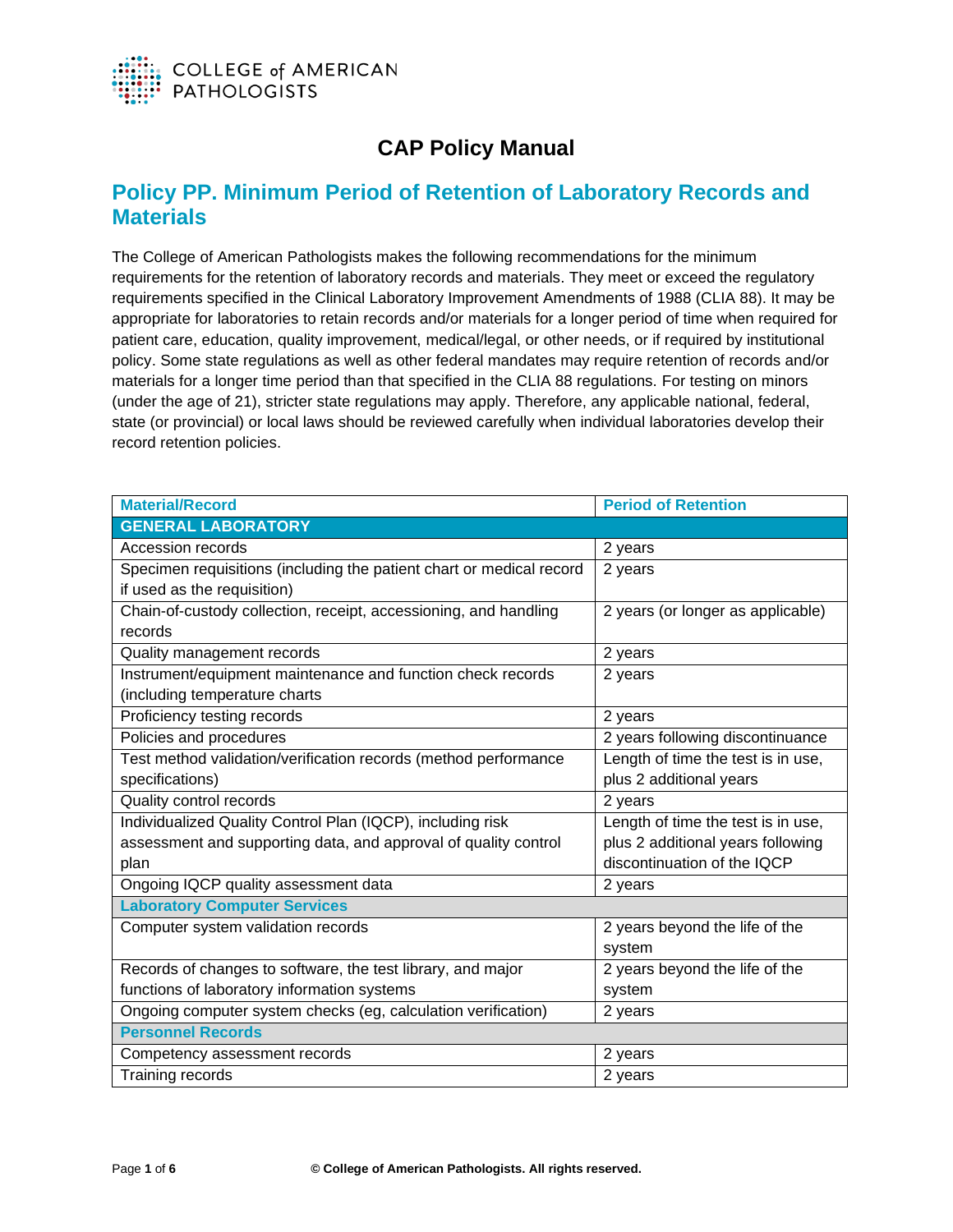| <b>Material/Record</b>                                             | <b>Period of Retention</b>          |
|--------------------------------------------------------------------|-------------------------------------|
| <b>SURGICAL PATHOLOGY (including bone marrows)</b>                 |                                     |
| Wet tissue                                                         | 2 weeks after final report          |
| Paraffin blocks (including cell blocks)                            | 10 years                            |
| Reports                                                            | 10 years                            |
| <b>Slides</b>                                                      |                                     |
| Immunohistochemistry batch control slides                          | 2 years                             |
| Surgical pathology slides                                          | 10 years                            |
| Bone marrows slides with associated peripheral blood smear(s)      | 10 years                            |
| included in the bone marrow report                                 |                                     |
| Fluorochrome-stained slides                                        | At the discretion of the laboratory |
|                                                                    | director                            |
| In situ hybridization images (refer to NOTE 1) or permanent slides | 10 years - Neoplastic disorders     |
|                                                                    | 20 years - Constitutional           |
|                                                                    | disorders                           |
| Digital images used for primary diagnosis                          | 10 years (if original glass slides  |
|                                                                    | are not available)                  |
| <b>Digital images for Circulating Tumor Cells</b>                  | 10 years                            |
| Datasets from ex-vivo microscopy (EVM) or in-vivo microscopy       | 10 years (data must be              |
| (IVM) systems used to aid in interpretation or diagnosis           | retrievable for this period)        |
| <b>ELECTRON MICROSCOPY</b>                                         |                                     |
| Wet tissue                                                         | 2 weeks after final report          |
| Resin blocks                                                       | 10 years                            |
| Pictures and reports                                               | 10 years                            |
| <b>CYTOLOGY</b>                                                    |                                     |
| Reports                                                            | 10 years                            |
| <b>Slides</b>                                                      |                                     |
| Immunochemistry batch control slides                               | 2 years                             |
| Gynecologic cytology glass slides                                  | 5 years                             |
| Non-gynecologic cytology glass slides (including fine needle       | 10 years                            |
| aspiration (FNA) slides                                            |                                     |
| <b>NON-FORENSIC AUTOPSY</b>                                        |                                     |
| Wet tissue                                                         | 3 months after final report         |
| Paraffin blocks                                                    | 10 years                            |
|                                                                    | (refer to ANP.12500 for further     |
|                                                                    | detail)                             |
| Slides                                                             | 10 years                            |
| Reports                                                            | 10 years                            |
| Autopsy consent                                                    | 10 years                            |
| <b>FORENSIC AUTOPSY</b>                                            |                                     |
| Wet stock tissue                                                   | 1 year                              |
| Paraffin blocks                                                    | 10 years                            |
| Reports                                                            | Indefinitely                        |
| Slides                                                             | 50 years or                         |
|                                                                    | 30 years if a DNA sample is         |
|                                                                    | available                           |
| Gross photographs/images                                           | Indefinitely                        |
|                                                                    |                                     |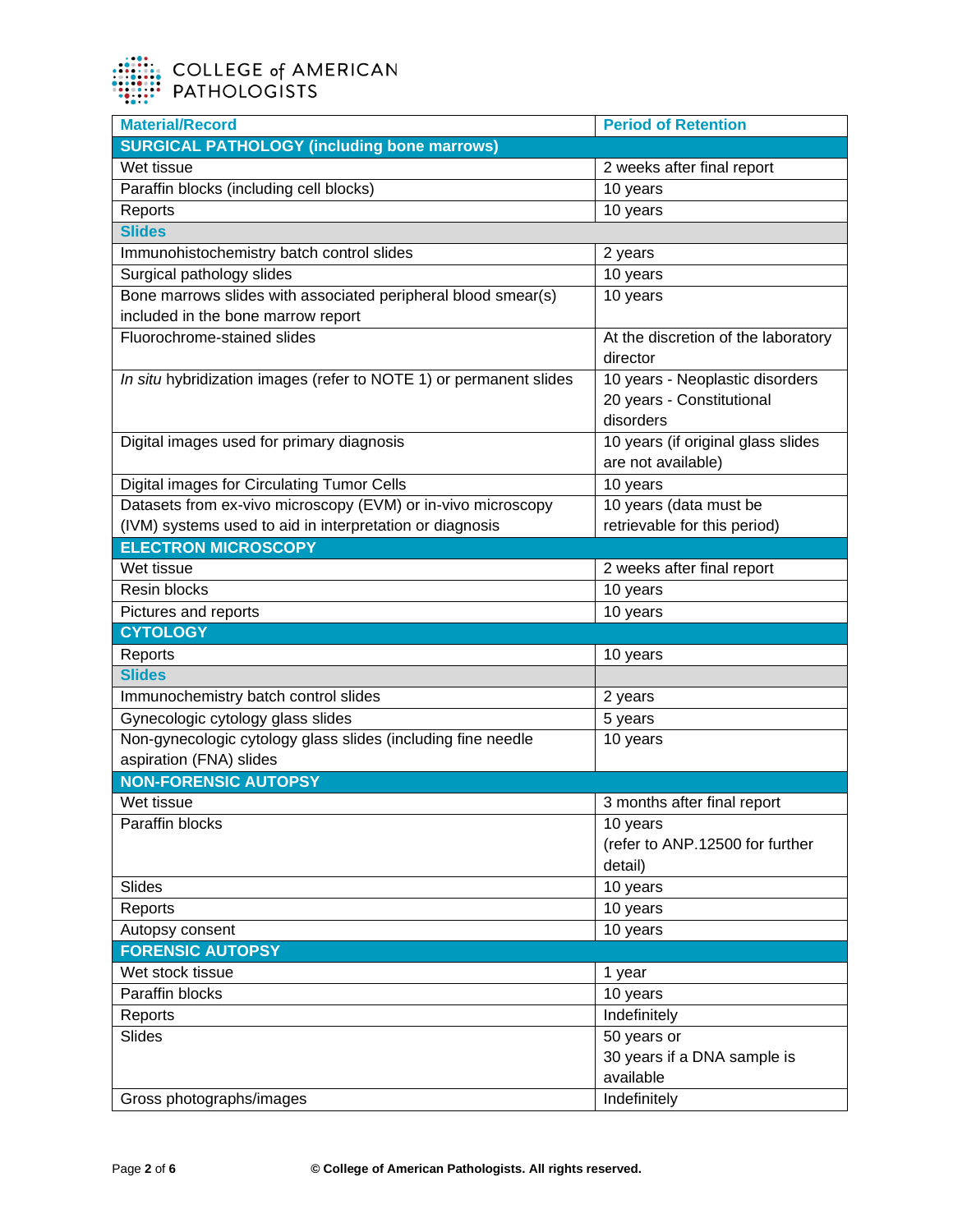

| <b>Material/Record</b>                                                | <b>Period of Retention</b>          |
|-----------------------------------------------------------------------|-------------------------------------|
| <b>Accession records</b>                                              | Indefinitely                        |
| Body fluids and tissues for toxicology                                | 1 year                              |
| Representative sample suitable for DNA Analysis                       | Indefinitely                        |
| Autopsy consent                                                       | 10 years                            |
| <b>CLINICAL PATHOLOGY</b>                                             |                                     |
| <b>Testing Records</b>                                                |                                     |
| Instrument printouts (not interfaced with laboratory computer         | 2 years                             |
| system) and worksheets                                                |                                     |
| Patient test results and reports, including original and corrected    | 10 years                            |
| reports, and referral laboratory reports                              |                                     |
| Direct-to-consumer testing results, including reference intervals     | 10 years                            |
| <b>Patient Specimens</b>                                              |                                     |
| Serum and plasma                                                      | 48 hours; exceptions may be         |
|                                                                       | made at the discretion of the       |
|                                                                       | laboratory director. Longer         |
|                                                                       | storage requirements may be         |
|                                                                       | necessary for patients admitted     |
|                                                                       | for suspected drug overdoses.       |
| Citrated plasma                                                       | At the discretion of the laboratory |
|                                                                       | director (see HEM.36940)            |
| CSF and body fluids (except urine)                                    | 48 hours                            |
| Whole blood specimens, including blood gas specimens                  | At the discretion of the laboratory |
|                                                                       | director                            |
| Urine                                                                 | 24 hours; exceptions may be         |
|                                                                       | made at the discretion of the       |
|                                                                       | laboratory director                 |
| <b>Clinical Pathology Slides</b>                                      |                                     |
| Peripheral blood films                                                | 7 days                              |
| Permanently stained body fluid slides                                 | 7 days                              |
| Permanently stained microbiology slides prepared from clinical        | 7 days                              |
| specimens (including blood culture bottles)                           |                                     |
| <b>CYTOGENETICS</b>                                                   |                                     |
| Final reports                                                         | 10 years - neoplastic disorders     |
|                                                                       | 20 years - constitutional disorders |
| Images (in situ hybridization (ISH) or non-ISH) (refer to NOTE 1)     | 10 years - neoplastic disorders     |
|                                                                       | 20 years - constitutional disorders |
| Chromosomal microarray data                                           | 2 weeks after the final report is   |
| Original scan                                                         | released                            |
| Sufficient original data to support primary results generated and re- | 2 years                             |
| analysis                                                              |                                     |
| <b>Slides</b>                                                         |                                     |
| Permanently stained slides                                            | 3 years                             |
| Fluorchrome stained slides                                            | At the discretion of the laboratory |
|                                                                       | director                            |
| Chromosomal microarray slides                                         | At the discretion of the laboratory |
|                                                                       | director                            |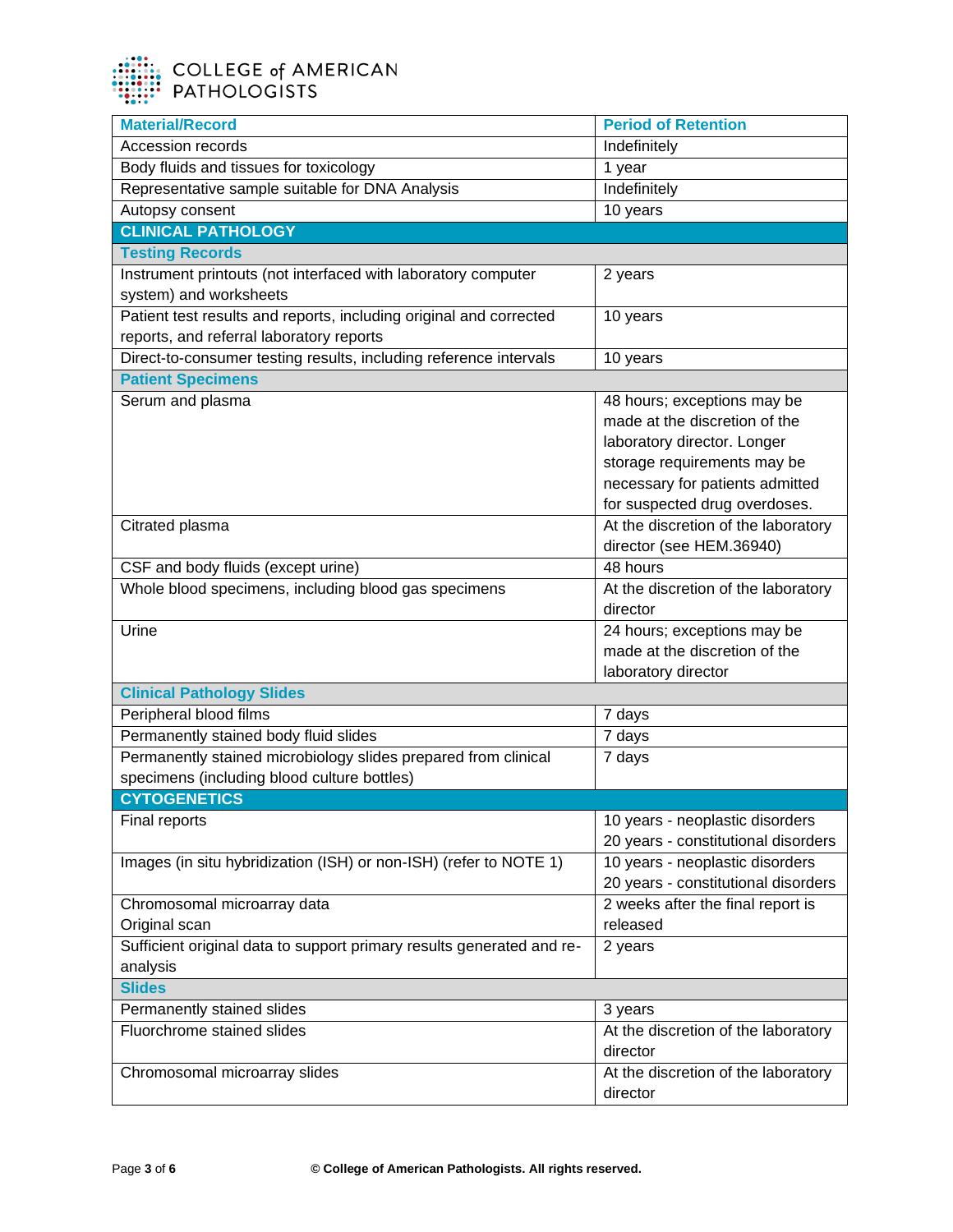| <b>Material/Record</b>                                                                          | <b>Period of Retention</b>                                             |
|-------------------------------------------------------------------------------------------------|------------------------------------------------------------------------|
| Original specimens and cultures                                                                 | Until release of the final report                                      |
| Processed specimens or cell pellets                                                             | 2 weeks after final report                                             |
| <b>MOLECULAR PATHOLOGY</b>                                                                      |                                                                        |
| Fluorochrome stained slides                                                                     | At the discretion of the laboratory<br>director                        |
| Chromosomal array slides                                                                        | At the discretion of the laboratory<br>director                        |
| In situ hybridization images* (see Note 1) or permanent slides                                  | 10 years - neoplastic disorders<br>20 years - constitutional disorders |
| Reports                                                                                         | 10 years - neoplastic disorders<br>20 years - constitutional disorders |
| Next generation sequencing data                                                                 | 2 years                                                                |
| Sequence read files (eg, FASTQ, uBAM, BAM, CRAM) and variant<br>calling files (eg, VDF, gVCF)   | 2 years                                                                |
| <b>Array Data</b>                                                                               |                                                                        |
| Original scan                                                                                   | 2 weeks after the final report is<br>released                          |
| Sufficient original data to support primary results generated and re-<br>analysis               | 2 years                                                                |
| <b>FLOW CYTOMETRY</b>                                                                           |                                                                        |
| Data for evaluation of hematolymphoid neoplasia, PNH, and<br>congenital immunodeficiency        | 10 years                                                               |
| Data for routine lymphocyte subset and CD34+ enumeration                                        | 2 years                                                                |
| <b>TRANSFUSION MEDICINE</b>                                                                     |                                                                        |
|                                                                                                 |                                                                        |
| Policies and procedures, including approval, review, and<br>discontinuance                      | 5 years                                                                |
|                                                                                                 |                                                                        |
| <b>Quality Management Records</b>                                                               |                                                                        |
| Proficiency testing records                                                                     | 5 years                                                                |
| Management reviews for the effectiveness of the quality system                                  | 5 years                                                                |
| Blood supplier agreements<br>Irradiation dose delivery                                          | 5 years<br>5 years                                                     |
|                                                                                                 | 10 years                                                               |
| Control systems for patient testing<br>Control systems for donor testing                        | 10 years                                                               |
| Instrument and equipment maintenance and function checks                                        | 10 years                                                               |
| Temperature monitoring (eg, graphs, logs) of refrigerators, freezers,<br>and platelet incubator | 10 years                                                               |
| Inspections of blood/critical materials                                                         | 10 years                                                               |
| Inspection of weld for completeness                                                             | 10 years                                                               |
| <b>Specimens</b>                                                                                |                                                                        |
| Patient pretransfusion testing specimens                                                        | 7 days post-transfusion                                                |
| Specimens from blood donors units                                                               | 7 days post-transfusion                                                |
| <b>Patient Records</b>                                                                          |                                                                        |
| Orders and requests for blood/blood components                                                  | 5 years                                                                |
| Transfusion administration records                                                              | 10 years                                                               |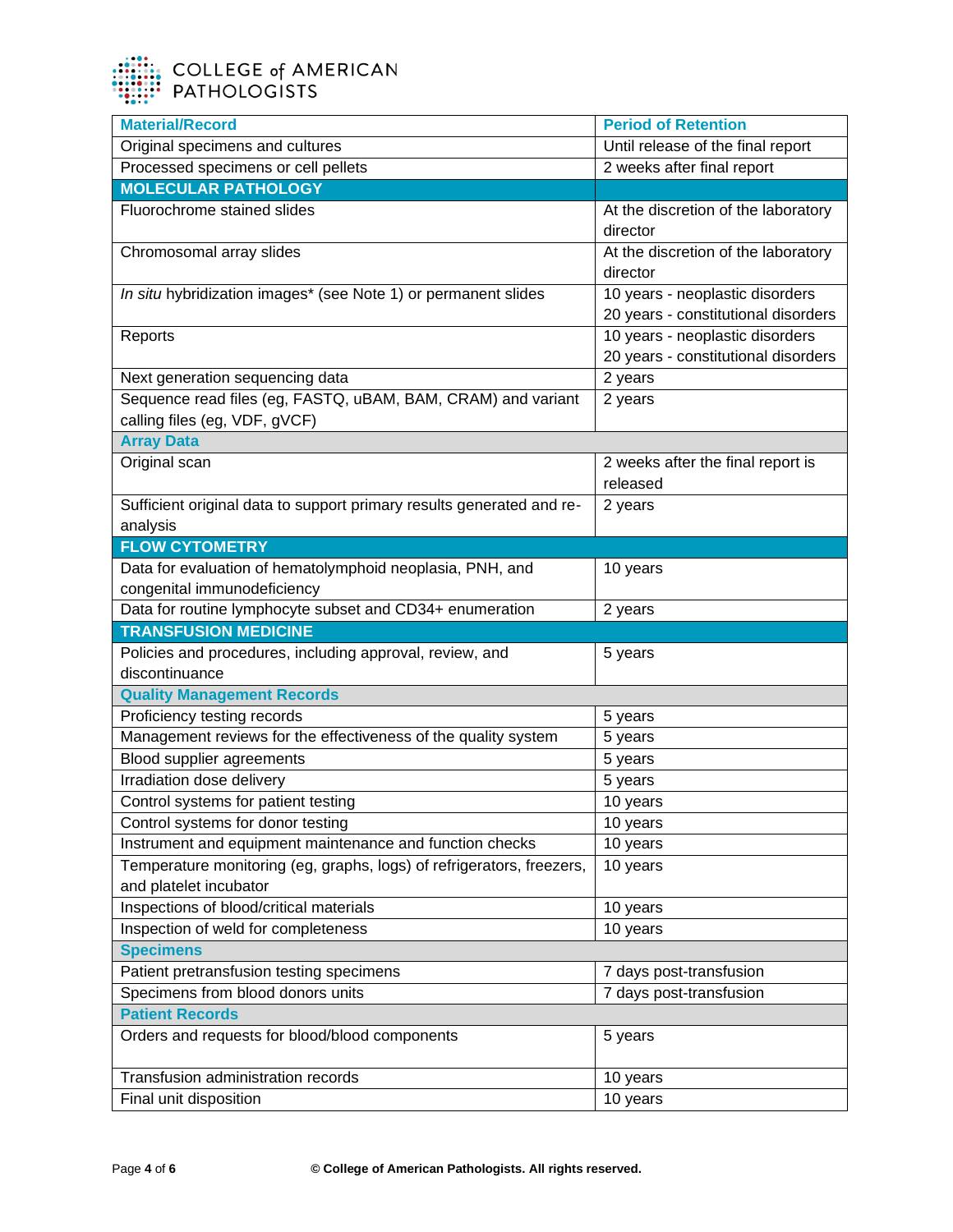| <b>Material/Record</b>                                               | <b>Period of Retention</b> |  |
|----------------------------------------------------------------------|----------------------------|--|
| Patient pre-transfusion testing results/interpretation               | 10 years                   |  |
| Immediate evaluation/interpretation of transfusion reactions         | 10 years                   |  |
| Final inspection and verification of blood before issue              | 10 years                   |  |
| Evaluation/interpretation of delayed transfusion reactions           | 10 years                   |  |
| Emergency release of blood, including signature of requesting        | $10$ years                 |  |
| physician                                                            |                            |  |
| Therapeutic phlebotomy/apheresis records                             | 10 years                   |  |
| Transfusion problems such as transfusion reactions, unexpected       | Indefinitely               |  |
| antibodies, and special transfusion requirements.                    |                            |  |
| <b>Donor Records</b>                                                 |                            |  |
| Blood/component donor information, consent and collection            | 10 years                   |  |
| Donor blood testing                                                  | 10 years                   |  |
| Retyping of donor units                                              | 10 years                   |  |
| Donor notification of significant findings                           | 10 years                   |  |
| Component production                                                 | 10 years                   |  |
| Look back investigation/disease reporting                            | $\overline{10}$ years      |  |
| Final unit disposition                                               | 10 years                   |  |
| Irradiation of cellular components                                   | 10 years                   |  |
| Acceptability of returned units into inventory                       | 10 years                   |  |
| Indefinitely and permanently deferred donors                         | Indefinitely               |  |
| Donors placed under surveillance (for recipient protection)          | Indefinitely               |  |
| <b>Personnel</b>                                                     |                            |  |
| Competency records                                                   | 5 years                    |  |
| Training records <sup>†</sup> (see Note 2)                           | 5 years                    |  |
| Records of employee signatures, initials, identification codes, and  | 10 years                   |  |
| inclusive dates of employment                                        |                            |  |
| <b>Other Records</b>                                                 |                            |  |
| Identification of individuals performing each significant step in    | 10 years                   |  |
| collection, processing, compatibility testing, and transportation of |                            |  |
| blood and blood components                                           |                            |  |
| Traceability of blood, blood components and critical materials       | 10 years                   |  |
| Container qualification/process validations                          | 10 years                   |  |
| <b>Tissue Records (including hematopoietic progenitor cells)</b>     |                            |  |
| Daily temperature monitoring                                         | 10 years                   |  |
| Investigation of adverse events                                      | 10 years                   |  |
| Discontinued policies, procedures and other controlled documents     | 10 years beyond tissue's   |  |
|                                                                      | disposition or expiration, |  |
|                                                                      | whichever is longest       |  |
| Collection, transportation, processing, issuing, and disposition     | 10 years beyond tissue's   |  |
|                                                                      | disposition or expiration, |  |
|                                                                      | whichever is longest       |  |

*\* Note 1: There is no retention requirement for images of glass slide preparations when the source slides remain readable for the required retention period. A scanned image may not take the place of the source slides.*